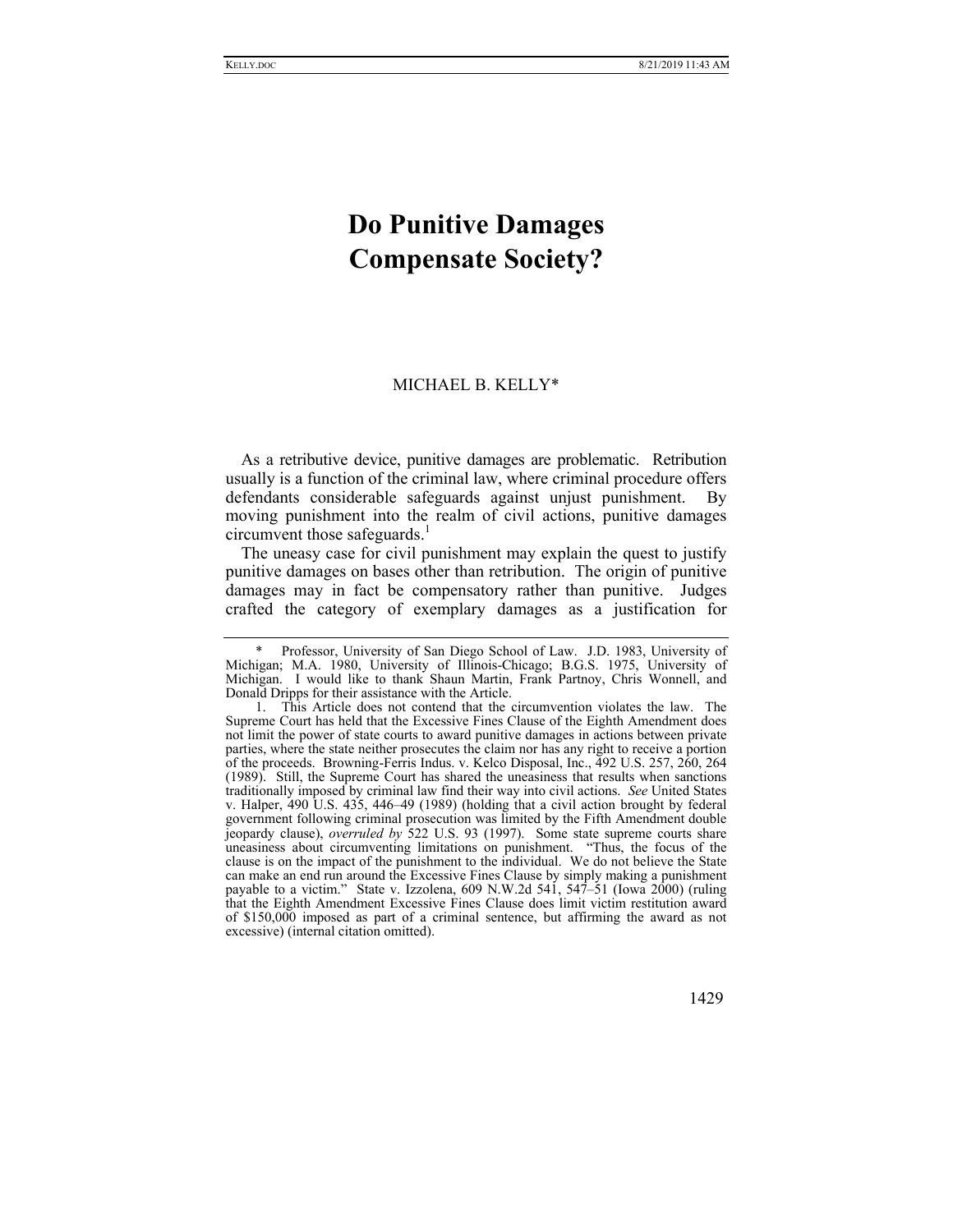affirming jury awards that exceeded the tangible losses when the award seemed appropriate given other losses not then compensable under the law.2 Once the law began to compensate for insult, indignity, and distress, the need to circumvent the restrictions on recovery disappeared. But the doctrine, originally explained as a punishment to deter, remained.

Today, efforts to justify punitive damages as compensatory—or at least to avoid describing them as retributive—continue. One of the most intriguing is a work by Catherine M. Sharkey entitled *Punitive Damages as Societal Damages*. 3 Professor Sharkey suggests that punitive damages, to some degree in some cases, actually assess damages incurred by members of society who are not parties to any legal action to recover them. The assessment of damages in excess of the plaintiff's own losses may serve as compensation for the losses others suffer but that otherwise will not be recovered from the defendant.

Professor Sharkey reads this purpose in two related changes in punitive damages. From a theoretical standpoint, she draws on deterrence theories. In suggesting that defendants never compensate victims for many of the harms defendants cause, these articles identify a shortfall in the traditional compensatory damages defendants pay.<sup>4</sup> To the extent that this shortfall helps justify punitive damages, the assessment takes on a less retributive flavor, even if not exactly a compensatory flavor. Because punitive damages may not be directed toward the victims who suffered the uncompensated losses, that compensatory note may sound a bit hollow. Professor Sharkey's second insight responds, at least in part. From a practical standpoint, she notes a number of jurisdictions that require a substantial portion of punitive damages to be paid to the state.<sup>5</sup> Diverting funds to the public puts them to use for the benefit of society, not the individual plaintiff. To the extent that punitive damages do represent losses caused to but not recovered by people other than this

 <sup>5.</sup> Sharkey, *supra* note 3, at 375–80; *see, e.g.*, FLA. STAT. ANN. § 768.73(2) (West 1997); IOWA CODE ANN. § 668A.1(2) (West 1998); Dardinger v. Anthem Blue Cross & Blue Shield, 781 N.E.2d 121, 145–46 (Ohio 2002).



 <sup>2.</sup> Dorsey D. Ellis, Jr., *Fairness and Efficiency in the Law of Punitive Damages*, 56 S. CAL. L. REV. 1, 10–19 (1982).

 <sup>3.</sup> Catherine M. Sharkey, *Punitive Damages as Societal Damages*, 113 YALE L.J. 347 (2003).

 <sup>4.</sup> Sharkey, *supra* note 3, at 366–67. Deterrence theory urges that defendants should internalize all the costs their misconduct causes. That will create an incentive to prevent those losses if the harms exceed the cost of preventing them, but will not encourage inefficient prevention (when the cost of prevention exceeds the harm to be prevented). *See, e.g.*, Robert D. Cooter, *Economic Theories of Legal Liability*, 5 J. ECON. PERSP. 11, 11–15 (1991). If, however, defendants escape paying the full cost of the harms they cause, they will internalize too little of the cost, and their incentive to prevent the harms will be too small. David W. Leebron, *Final Moments: Damages for Pain and Suffering Prior to Death*, 64 N.Y.U. L. REV. 256, 271–72 (1989).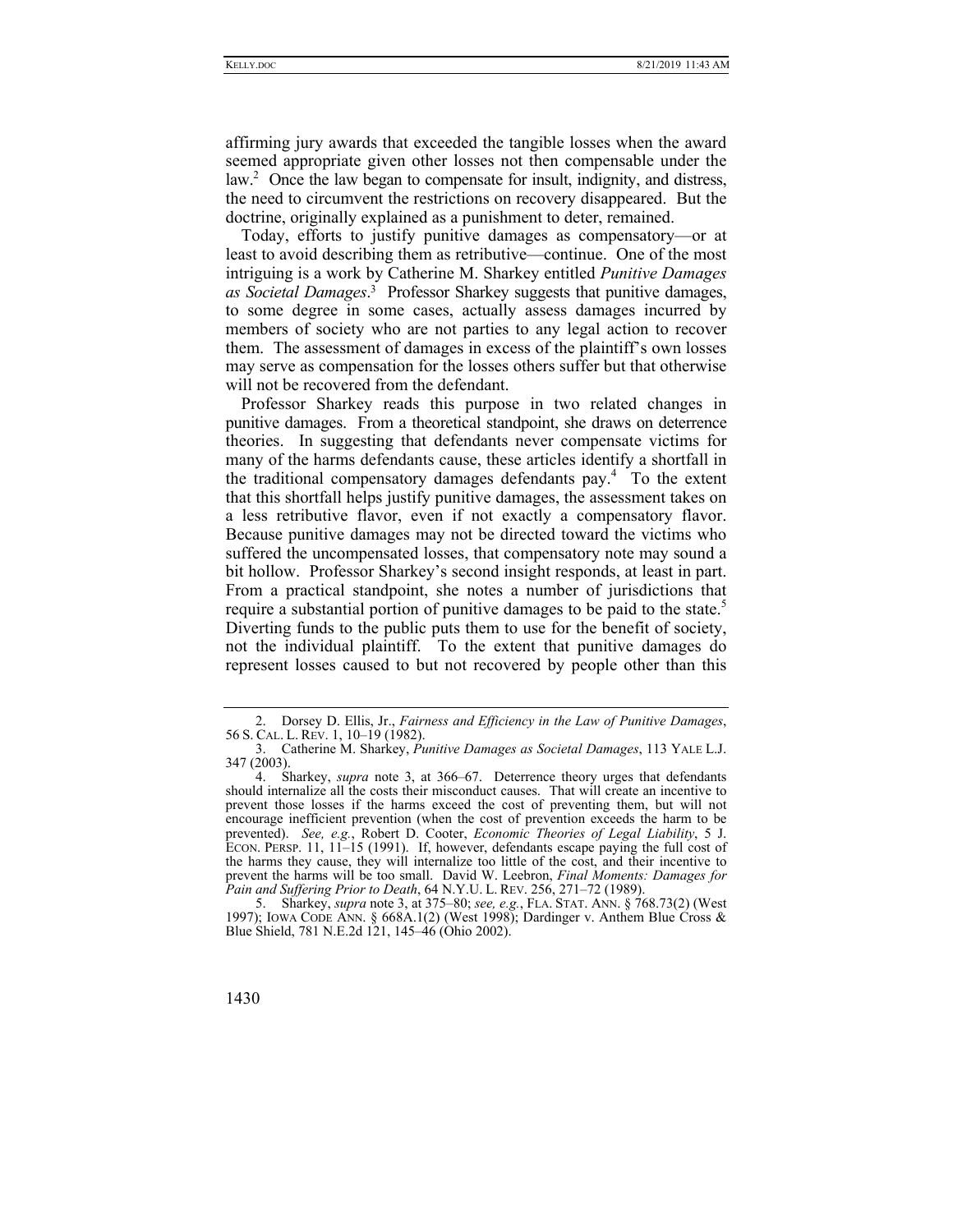plaintiff, the state serves as a surrogate for the members of the public who were not adequately compensated. This portion of the punitive award, then, compensates the public for harms done to the public.

Having identified the theory, Professor Sharkey goes further to suggest that the funds could be directed to the individual victims of the defendant's wrongdoing. She suggests two ways to achieve this. She suggests a new damages-only class certification, at which other people's claims could be proven. This procedure would allow the uncompensated losses to provide the measure of defendant's additional damage liability, in addition to serving as a conduit to the persons whose need for compensation justifies the assessment. Alternatively, funds could be directed to a program that serves the needs of people most likely to be victims. For instance, punitive damages for sexual harassment might be used to train defendant's supervisors on harassment issues. Punitive damages in an insurance case might be directed to the state insurance commissioner for use in monitoring and prosecuting inappropriate insurance business practices. These suggestions for redirecting punitive damages away from the plaintiff are interesting, but comment on them would considerably lengthen this Article. Instead, I want to focus on the theory itself, the concept that punitive damages can be justified as a substitute for compensatory damages for harms caused by the defendant to persons other than the plaintiff.

This paper concludes that punitive damages are a poor device for redressing harms caused to persons not a party to the action. Punitive damages certainly have a role to play in deterring pure malice.<sup>6</sup> How far beyond malice punitive damages should go—and whether they should be imposed by civil rather than criminal procedure—are open to debate. But once punitive damages seek to address concerns beyond the plaintiff and the defendant, they raise a series of problems that defy rationalization. Considering the harm to society may justify larger awards by circumventing limitations inherent in redressing the wrong to only one plaintiff. But no sound justification exists for using punitive damages in this way.<sup>7</sup>

<sup>7</sup>*. See* State Farm Mut. Auto. Ins. Co. v. Campbell, 538 U.S. 408, 426 (2003) ("In sum, courts must ensure that the measure of punishment is both reasonable and proportionate to the amount of harm *to the plaintiff* and to the general damages recovered.") (emphasis added).



 <sup>6.</sup> No matter what else punitive damages may do, they should offset any malicious glee a defendant takes from causing harm to another. While malicious glee may be a benefit to the defendant, society should afford that benefit no weight in determining the costs and benefits of misconduct.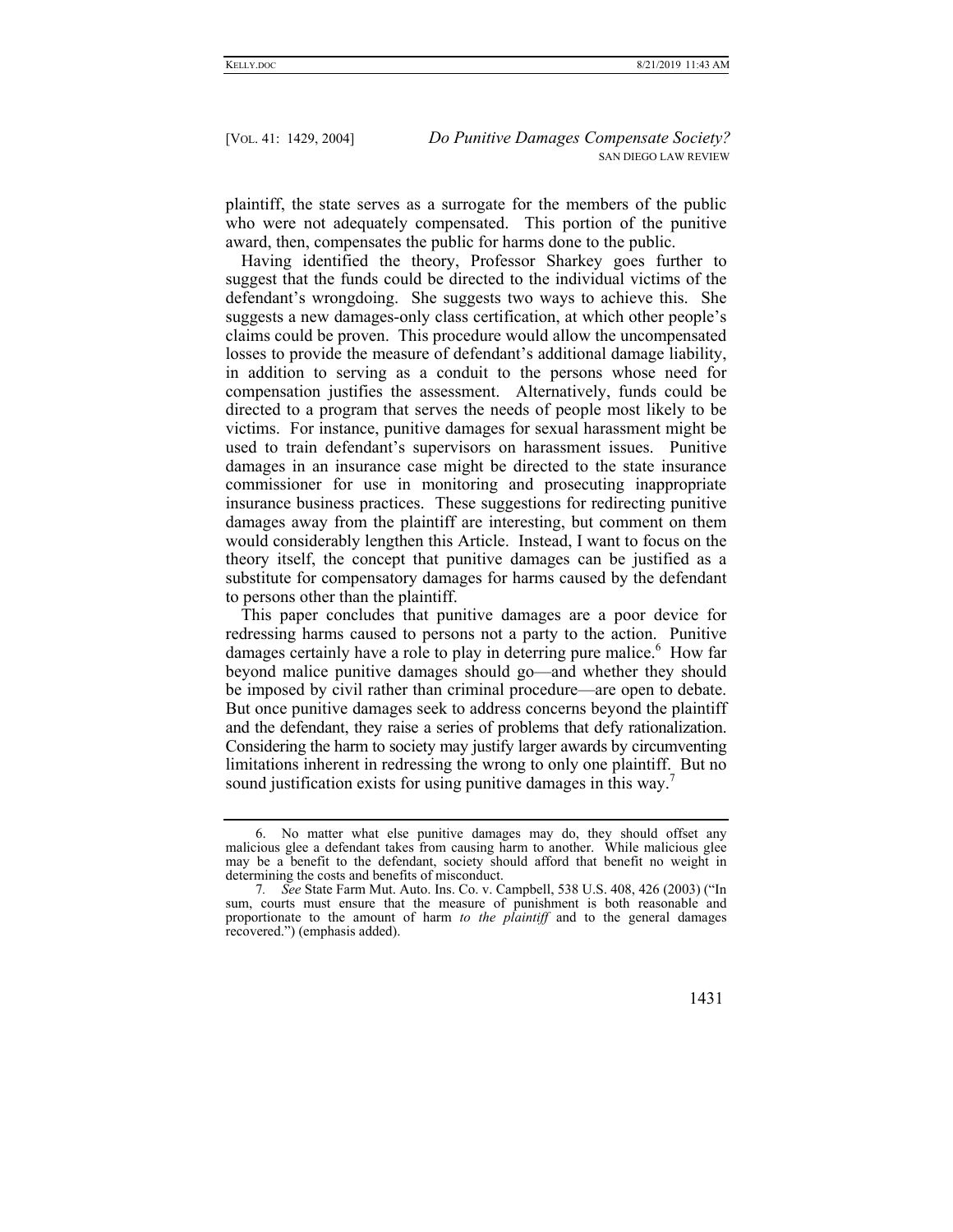Let me distinguish two other theories that, though related, are not the subject of this Article. One holds that punitive damages compensate the plaintiff for losses that damage rules do not satisfy. The American rule on attorneys' fees leaves plaintiff undercompensated if she recovers exactly the amount of her loss.<sup>8</sup> Rules on certainty and foreseeability may preclude recovery of some losses caused by the breach. Rules that limit plaintiff to the market value of property may underestimate the true loss to the plaintiff.<sup>9</sup> The problems with this argument are well known. These factors are not limited to cases in which defendant acted intentionally or recklessly. Thus, punitive damages will correct these shortcomings in only a small percentage of cases. In addition, punitive damages are not measured by the amount of the shortcoming, but by the amount necessary to deter similar misconduct in the future. Thus, punitive damages may exceed these uncompensated losses (or, in some cases, may not cover the uncompensated losses).<sup>10</sup> Finally, and perhaps most important, to the extent that these limitations serve legitimate purposes, circumventing them via punitive damages undermines those purposes. Whatever may be said against these doctrines, it seems preferable to address them directly and amend or eliminate them as appropriate. In any event, my comments below have no import to efforts to compensate the plaintiff in the case for losses that she suffered. This Article addresses only the implication that punitive damages can be justified as a means of assessing defendant with damages suffered by persons who were not party to the action.

A second related theory notes that punitive damages may resemble restitution. In some cases, juries appear to determine the extent of the benefit that defendant reaped by its wrongful conduct and to assess that

 <sup>8.</sup> Whether the plaintiff's attorney is paid a portion of the award on a contingency or recovers an hourly fee, the plaintiff's net recovery is less than her full loss.

 <sup>9.</sup> Arguably, any owner who was not trying to sell the property probably valued it more highly than prospective buyers. There are many qualifications on this insight. The owner might misperceive prospective buyers' willingness to pay. The owner might value the property less than others, but the expected cost of sale might exceed the gains from the trade. An owner who might value the property relatively little might not advert to the possibility of sale. Still, limiting owners to objective value often will undercompensate them, even though allowing subjective value risks overcompensating them.

 <sup>10.</sup> In *City of Riverside v. Rivera*, 477 U.S. 561 (1986), the total damages were \$33,350, including punitive damages. *Id*. at 564–65. Neither the opinions nor the briefs in the case reveal the ratio of compensatory to punitive damages. Perhaps the punitive damages would have covered the attorney's 33% contingency fee. Still, there is room to suspect that the punitive award was a relatively modest portion of the recovery, perhaps too little to cover the attorney's contingency. Because the case involved a fee shifting statute, plaintiffs recovered over \$245,000 in attorney's fees, *id*. at 565, surely a more direct way to address undercompensation.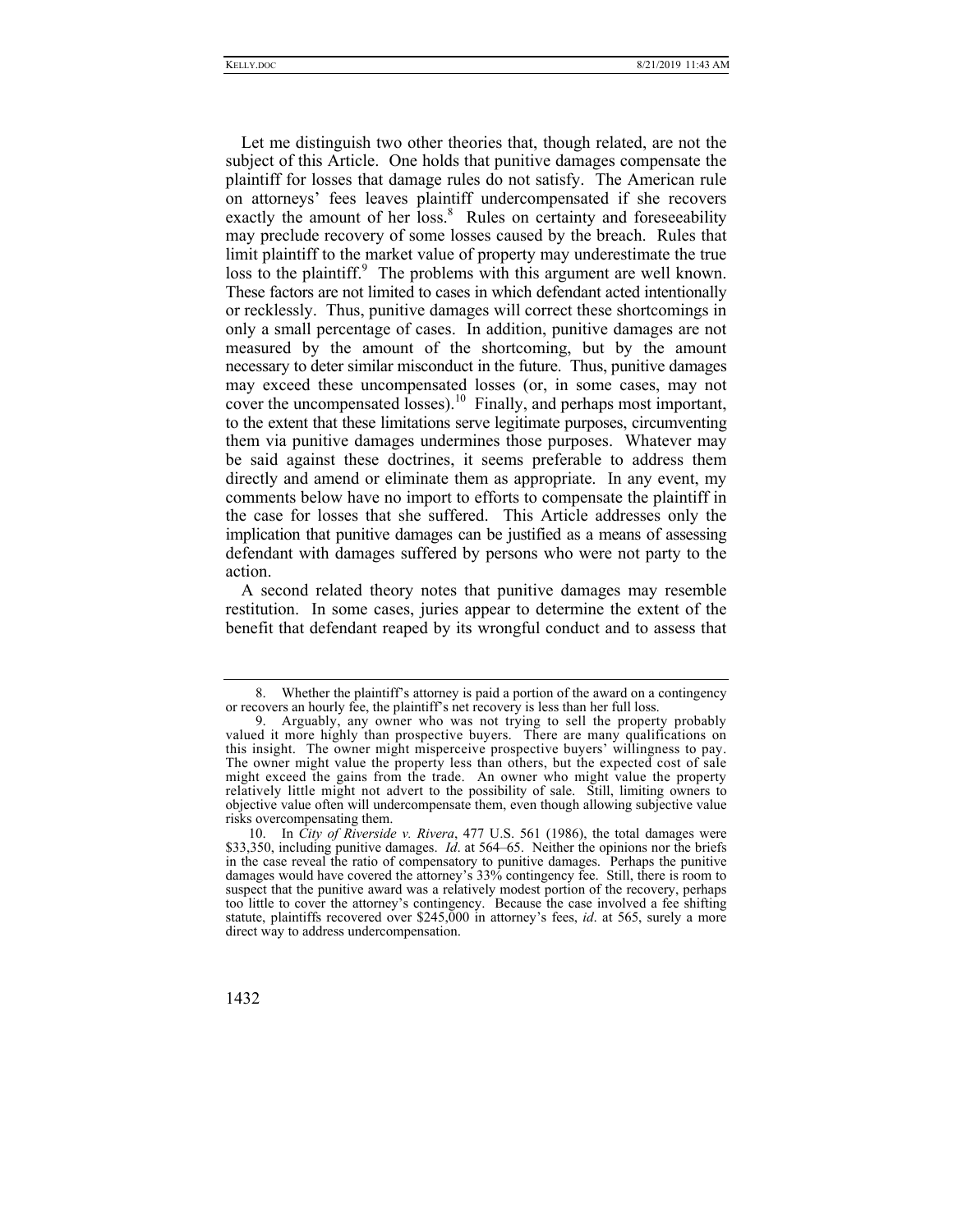amount as punitive damages.<sup>11</sup> While not compensatory, the recovery also is not exactly punitive. It applies restitution principles to remove defendant's gain. In a proper case, a jury might be instructed to do just that. Typically, however, one would not award restitution on top of an award of compensatory damages. Nor is disgorgement of benefits always the measure of restitution. Finally, when restitution is large enough to be punitive, it may involve aggregating the restitution claims of many persons.<sup>12</sup> To the extent that the restitution approach seeks recovery on behalf of persons not represented in the suit, some of the comments below may apply equally to it. But my comments continue to focus on plaintiff's losses, not defendant's gains.

Assessing punitive damages in the amount of compensation to nonparties may seem too obvious a target. Merely stating that the award includes amounts allegedly lost by persons not party to the action will impeach the idea for some. But respectable authorities urge that damage awards can and should exceed the amount needed to compensate the plaintiff's losses in order to make up for the inability of some victims to  $recover.<sup>13</sup>$  That position stems from a criticism that compensatory damages underdeter—not because the plaintiff's own losses are undercompensated, but because many of the losses a defendant may cause never mature into damage judgments. If some persons do not recover from the defendant for the harms defendant caused, defendant has too little incentive to invest in prevention.<sup>14</sup> That is particularly true when defendant can anticipate that some of the claims either will fail or will never be brought. In order to achieve optimal deterrence, then, persons who do recover should be awarded more than their actual losses—by just enough to cover the losses to people whose claims defendant otherwise might escape.

As an economic theory, the point is relatively sound. Indeed, the criticism often comes from the other direction—from people who

<sup>11</sup>*. See, e.g.*, Grimshaw v. Ford Motor Co*.*, 174 Cal. Rptr. 348, 358 (Ct. App. 1981) (discussing the jury's punitive award of \$125 million (arguably based on the amount Ford saved by not making fuel tank safer) which was remitted to \$3.5 million).

 <sup>12.</sup> In *Grimshaw*, for example, the \$125 million punitive damage award represents a relatively small savings per car on millions of cars sold. Presumably, the benefit to Ford from the plaintiff was only a small portion of the total benefit. The total accumulates the restitution claims of all buyers, not just the plaintiff.

<sup>13</sup>*. See, e.g.*, A. Mitchell Polinsky & Steven Shavell, *Punitive Damages: An Economic Analysis*, 111 HARV. L. REV. 869, 887–96 (1998).

<sup>14</sup>*. See* Leebron, *supra* note 4.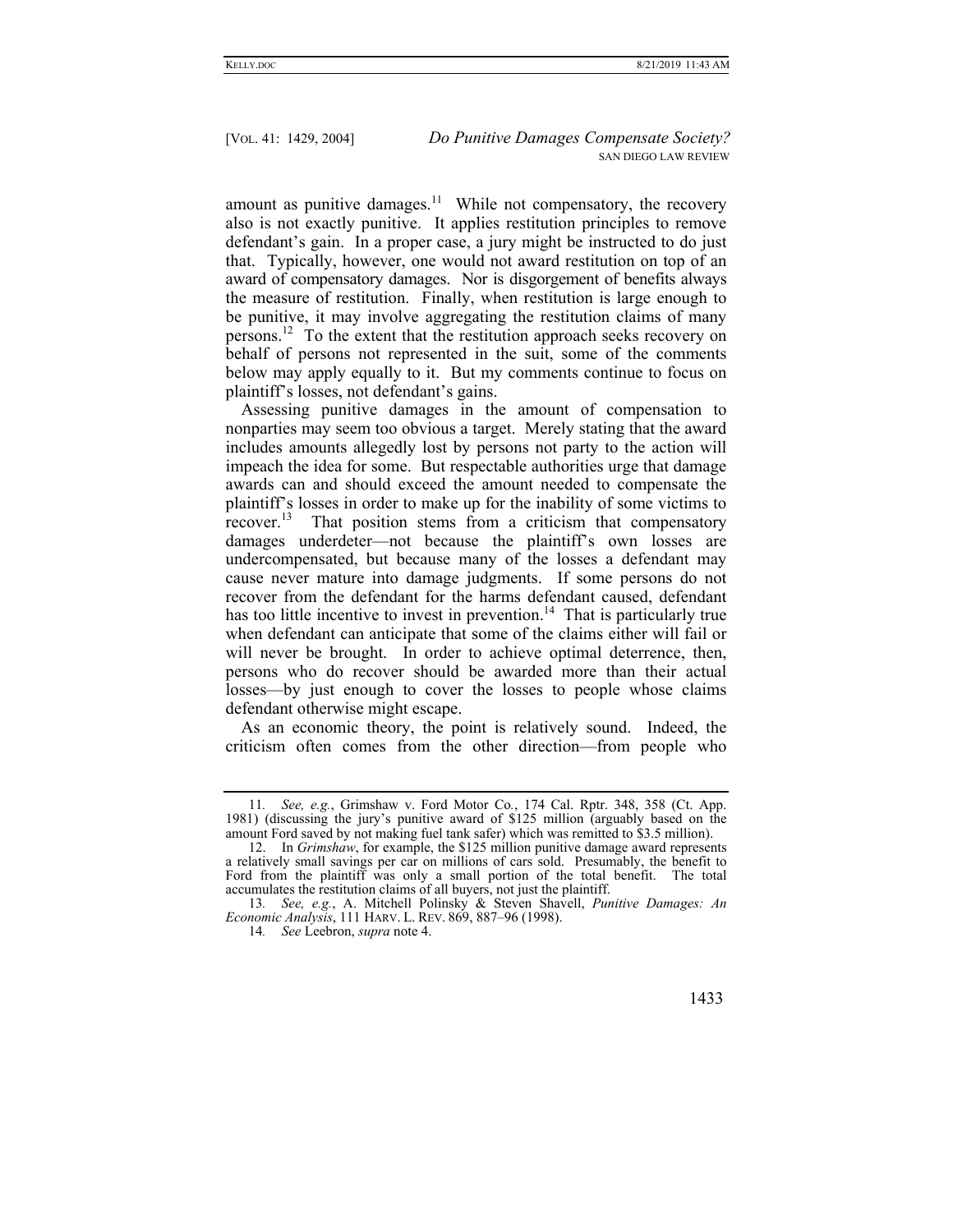believe the theory unduly limits punitive damages, rather than from people who believe the theory unduly justifies them.<sup>15</sup> But when reduced to practice, the theory threatens to trammel due process. The theory, for instance, has a counterpart in criminal law, where it suggests imposing really large punishments on criminals we catch easily in order to achieve greater deterrence for the least amount of law enforcement resources.<sup>16</sup> Whatever the societal benefits by way of deterrence, it seems a bit odd to treat criminal defendants as fungible, such that punishing one more than she deserves offsets punishing another less than she deserves. Or perhaps economic models of criminal law simply do not appeal.

As applied to punitive damages, the theory may not treat defendants as fungible. Societal compensatory damages rest on the assumption that the defendant's conduct has more than one victim. In cases of products liability, that commonly will be true. In cases where the misconduct arises from a policy—a discriminatory hiring policy, a policy of denying insurance claims regardless of the merits—the policy often will affect more than one person. The goal is to assess defendant for the harms it caused to others, not for harms others caused by similar misconduct. To that extent, at least, the theory maintains credibility.

Nonetheless, due process problems arise. Three deserve discussion: (1) ascertaining the merits of the absent person's claim, (2) ascertaining the proper recipient of the absent person's claim, and (3) protecting the rights of the absent person's potential future claims.

The first problem—identifying the merits of the absent person's claim—is the greatest. Defendants often harm multiple individuals. Some of those harmed may not prevail, even if their claims are meritorious.<sup>17</sup> But the problems that prevent persons from recovering on their own claim also make it very difficult to include their claims in the plaintiff's quest for punitive (or societal) damages. Whether one seeks to estimate the other losses in the aggregate (as by formula)<sup>18</sup> or

 <sup>18.</sup> In *State Farm Mutual Automobile Insurance Co. v. Campbell*, 538 U.S. 408, 415 (2003), the Utah Supreme Court reinstated an award of \$145 million in punitive damages (over a trial court's remittitur to \$25 million) in part because "State Farm will only be punished in one out of every 50,000 cases as a matter of statistical probability." *Id.* at 426. For deterrence purposes, the rate at which State Farm would be compelled to pay compensatory damages would be more important than the rate at which it will be



<sup>15</sup>*. See, e.g.*, Gregory C. Keating, *Pressing Precaution Beyond the Point of Cost-Justification*, 56 VAND. L. REV. 653 (2003).

<sup>16</sup>*. See, e.g.*, Gary S. Becker, *Crime and Punishment: An Economic Approach*, 76 J. POL. ECON. 169 (1968).

 <sup>17.</sup> The victim may never discover some claims. The victim may elect not to bring some claims even if known. The victim may lose some filed claims on technicalities unrelated to the merits (such as the statute of limitations). The victim may lose other filed claims on the merits, despite the need to include those losses in order to achieve optimal deterrence (economic loss doctrine).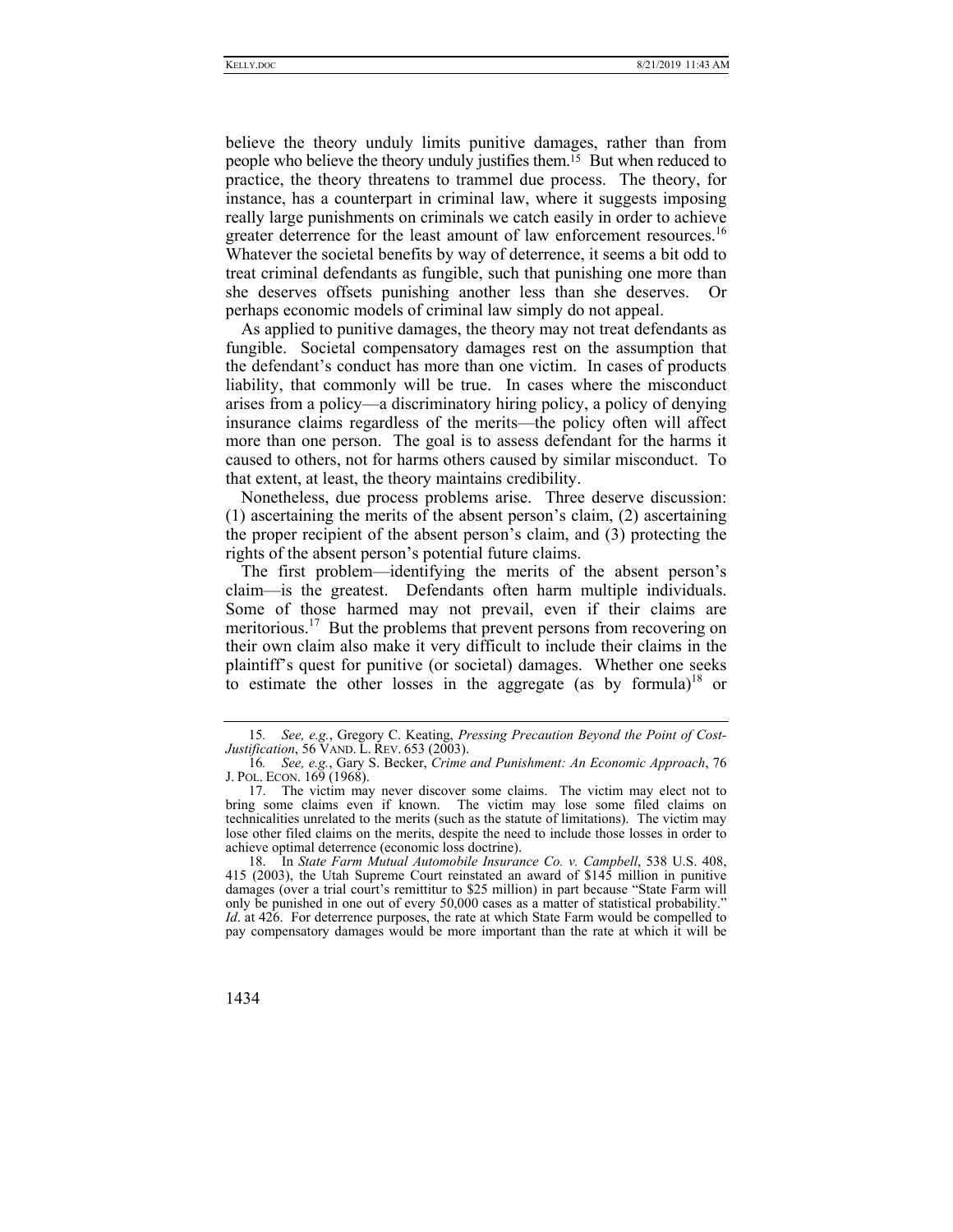individually (Professor Sharkey's damages-only class), the problem remains determining how many of the uncompensated claims there are and how many actually deserve compensation.

*State Farm Mutual Automobile Insurance Co. v. Campbell*19 offers an interesting case study. On its face, it seems to present an appealing case for increasing plaintiff's recovery in light of other claims. State Farm denied Campbell's insurance claim in part due to its Performance, Planning & Review (PP&R) program, a policy aimed at increasing profits by reducing the cost of paying claims.<sup>20</sup> By aiming the policy at "the weakest of the herd," State Farm tried to exploit the possibility that some victims would not sue by singling out exactly those least likely to bring a claim. $21$  The case virtually calls out for augmenting damages to make up for the inability of compensatory damages to deter adequately.

The minute one attempts to put a number on the claims, however, problems emerge. While State Farm's policy seems to call for rejection of meritorious claims, it undoubtedly calls for rejection of meritless claims. The damages to society, thus, include only a subset of the claims State Farm rejected. State Farm is unlikely to keep records revealing which claims were denied on the merits and which were denied despite the merits. Indeed, all such claims will be denied on the merits; some denials are bad decisions on the merits, but all will masquerade as legitimate denials. One might resolve any uncertainty against State Farm. Having formulated a policy that encouraged denying meritorious claims, State Farm created uncertainty as to the merits of all claims it rejected. Resolving uncertainty by presumption, however, usually follows efforts to resolve uncertainty by evidence. Only when evidence fails to establish an issue with sufficient certainty is it necessary to resort to a presumption.22 Thus, before assessing State Farm with damages designed to compensate other victims, it deserves some opportunity to show that the other alleged victims were not damaged by a legal wrong.

punished. Nonetheless, an estimate of the rate of unsuccessful claims was used to justify a larger recovery in this successful claim. The U.S. Supreme Court found \$145 million in punitive damages to be excessive and suggested to the Utah courts an amount at or near the \$1 million compensatory award. *Id*. at 429.

<sup>19</sup>*. State Farm*, 538 U.S. at 408.

<sup>20</sup>*. Id*. at 431 (Ginsburg, J., dissenting).

<sup>21</sup>*. Id*. at 433 (Ginsburg, J., dissenting).

 <sup>22.</sup> This applies to any rebuttable presumption. Regardless of where the burden of persuasion ultimately falls, evidence on the issue may be admitted by either party.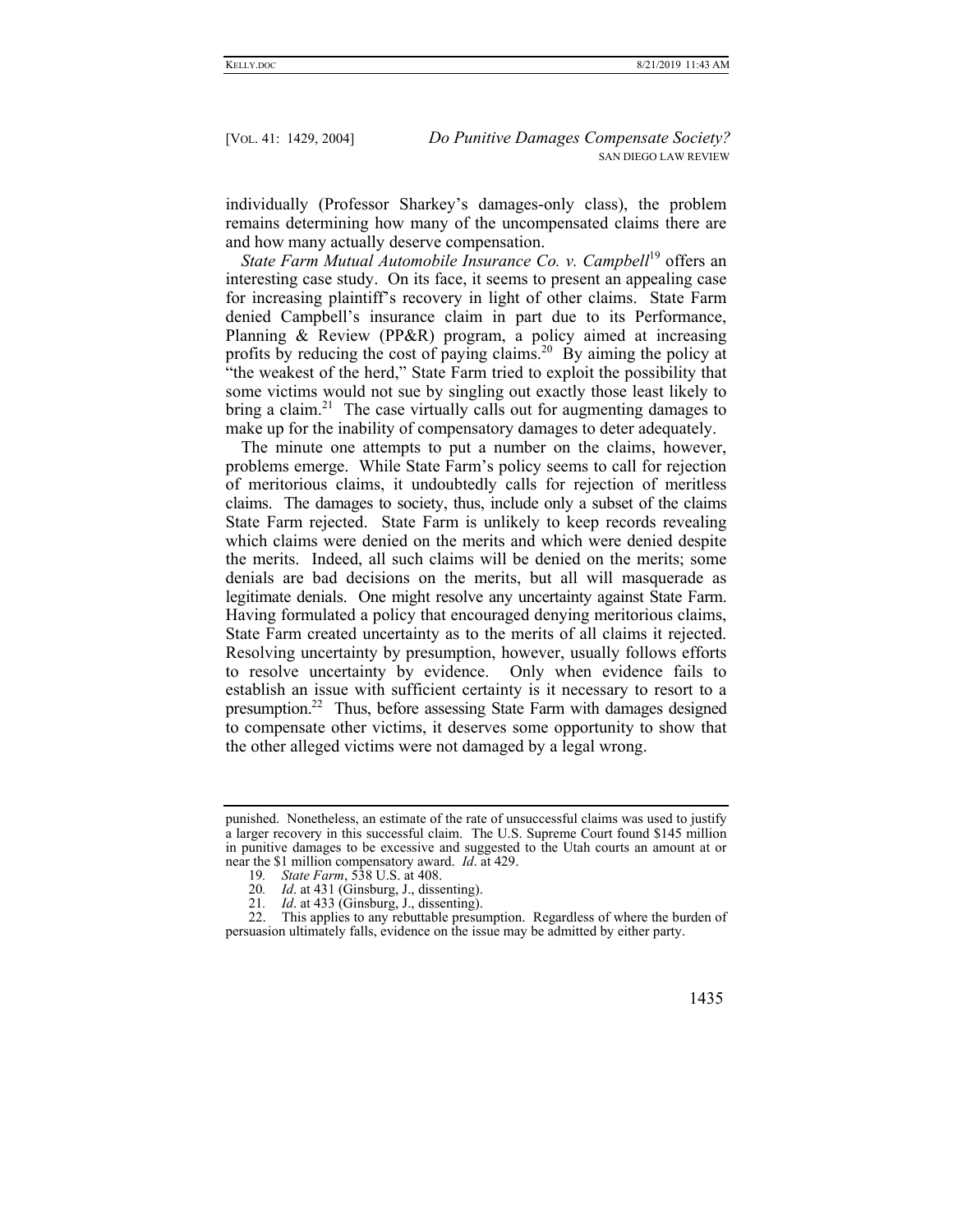Even once the number of improper rejections is known, the amount of harm caused by each rejection must be calculated. While some claims may involve set amounts (the death benefit in a life insurance policy, for example), other claims will involve disputed amounts (the value of property destroyed by a fire), and still others will involve nonpecuniary amounts (the distress suffered as a result of denying the claim). In *Campbell*, the entire claim was for distress. Although State Farm refused a settlement and initially refused to cover the excess judgment against its insured, it eventually paid all pecuniary losses before suit. The bad faith claim involved only the distress suffered because of these initial refusals to pay. The jury assessed that distress at \$2.6 million.<sup>23</sup> But a jury will have considerably more difficulty assessing the distress of persons not before the court. Even if the conduct that allegedly caused the distress can be presented without the victim's testimony, the severity of the effect upon each victim cannot be ascertained with any confidence.

My objection is only partially practical. To a large degree, my concern is with due process. While a formula might be devised to estimate the extent of harm wrongfully caused by State Farm's misconduct, that formula engages in presumptions about the merits of other potential cases. Some of these potential cases have not been brought to court and, thus, never proven to the satisfaction of the legal system. Worse, some of the cases have been brought to court and have been resolved by the legal system, but resolved against the plaintiffs for reasons that do not alter the desire to deter defendants. The decision to include other people's claims (whether unsuccessful or unbrought) in the plaintiff's claim circumvents all the requirements of bringing and proving an action. In effect, due process for defendant simply falls from the equation.<sup>24</sup>

Perhaps insurance bad faith claims are too easy a target. Consider, then, a product liability case, in which all claims involve an identical design defect. The Ford Pinto cases make a good illustration.<sup>25</sup> The design defect made the Pinto more prone than most similar cars to leak fuel or burn when hit from behind. We may assume (*arguendo*) that the issue of whether the Pinto was defective should be resolved the same way in every case.<sup>26</sup> But that will not necessarily mean that every

<sup>23</sup>*. See State Farm*, 538 U.S. at 412–16. The trial court subsequently reduced this compensatory damage award to \$1 million. Unlike the trial court's reduction of the punitive award, the compensatory reduction was upheld by the Utah Supreme Court. *Id*.  $\begin{array}{c} \text{at } 415. \\ 24. \end{array}$ 

Yes, defendant does get due process in the claim brought by this one plaintiff. But if one plaintiff could establish the rights of all others, without evidence relating to the claims of others, class actions would be unnecessary. The circumvention here is significant.

<sup>25</sup>*. See, e.g.*, Grimshaw v. Ford Motor Co*.*, 174 Cal. Rptr. 348 (Ct. App. 1981).

Juries might disagree on the issue of defect for any number of idiosyncratic

<sup>1436</sup>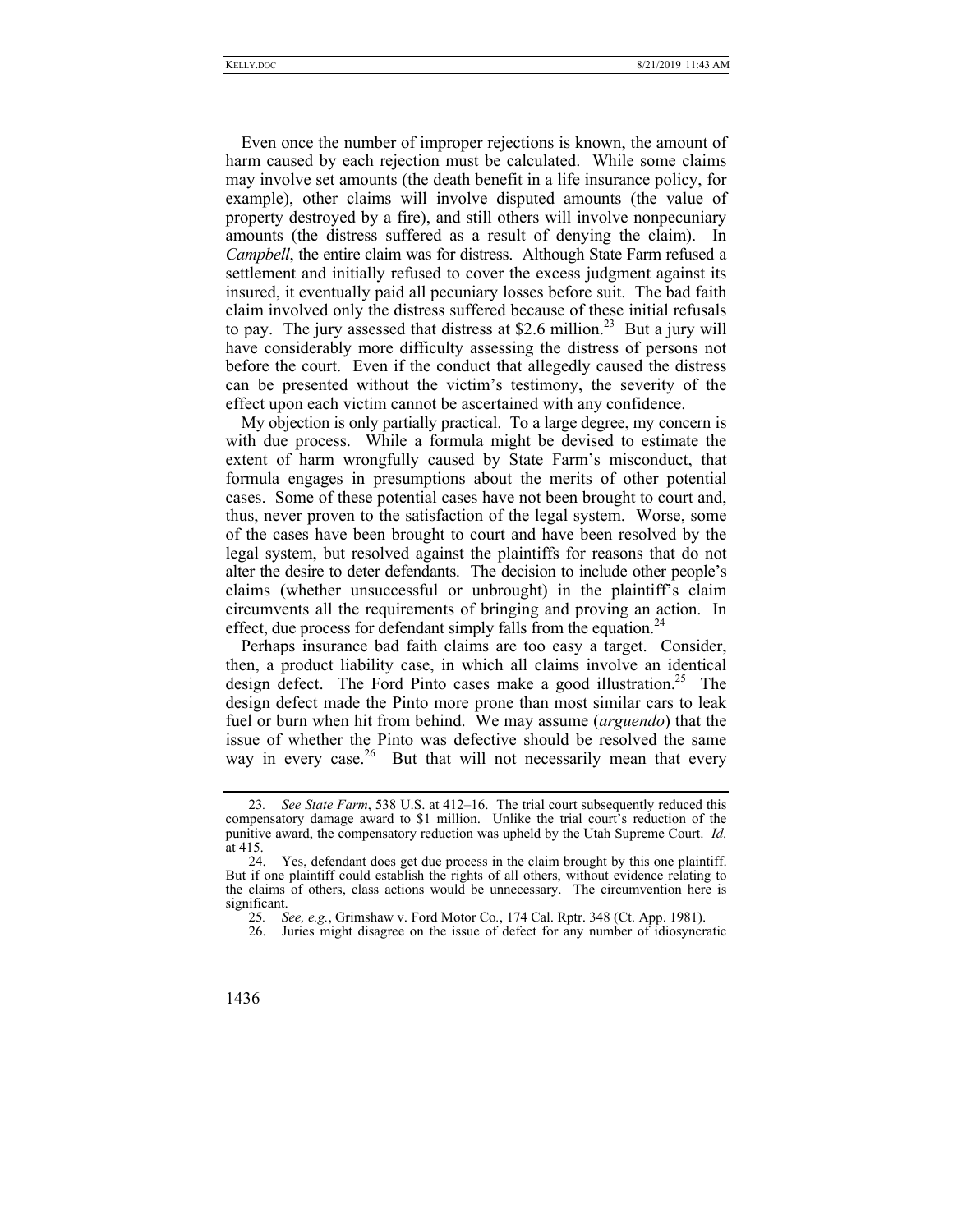person injured by fire in a rear end collision should recover from Ford. Causation remains an issue: some fires might have occurred even if the Pinto had a state-of-the-art design (as when the accident occurs at speeds that even the best tank cannot withstand). Contributory negligence (or a similar defense) might play a part either in liability or in damages (if the rear-end collision was caused by the Pinto driver's negligence).<sup>27</sup> Finally, even if liability is clear, the amount to include as damages for other victims may be unclear. The severity of injuries may vary among the accidents. Even within the most severe cases, damages for death and total disability vary greatly with the earning capacity of the victim.

Perhaps the example is, again, poorly chosen. With injuries this severe and a defect this well publicized, perhaps everyone will bring an individual suit, leaving no hole for societal compensatory damages to fill.<sup>28</sup> If so, then societal compensation offers no justification for punitive damages in these cases. Perhaps a less severe injury, such as the damaged paint in *BMW of North America, Inc. v. Gore*, 29 leaves more room for societal compensation. But the problems of assessing how many others to include in compensation remain. *BMW* raised the difficulty of conduct that was not wrongful in most states.<sup>30</sup> It also raises the second issue for discussion: determining the proper beneficiary of the absent person's claim.

Societal damages seek to protect claims that others could have brought even if they did not bring them. Where the harms to the plaintiff are relatively modest, there are many reasons that people might choose not

reasons. Variations among the states in the definition of defect might lead an identical jury hearing identical evidence to produce different results. Differences in rules on admissibility might compound the variations. Still, each car had an identical design; it seems odd to contend that one was defective while an identical car was not. For purposes of discussion, therefore, this Article assumes uniform results on this aspect of the cases.

 <sup>27.</sup> Indeed, Ford won at least one of the claims brought alleging injuries from burn after a rear-end collision. *See* Gary T. Schwartz, *The Myth of the Ford Pinto Case*, 43 RUTGERS L. REV. 1013, 1030 n.66 (1991) (citing a report by the National Highway Traffic Safety Association (NHTSA)).

 <sup>28.</sup> Gary Schwartz reported data gathered by the NHTSA. A total of thirty-eight accidents involved fuel leakage or fire after a Pinto suffered a rear end collision. These produced twenty-seven deaths and twenty-four nonfatal burns, resulting in twenty-nine lawsuits. *Id*. at 1030 & n.66. Some of the cases involved more than one victim; *Grimshaw*, for example, involved two people. *Id*. at 1016. Thus, twenty-nine lawsuits might include all fifty-one victims.

<sup>29.</sup> BMW of N. Am., Inc. v. Gore, 517 U.S. 559, 563–64 (1996).

<sup>30</sup>*. Id*. at 569 n.13.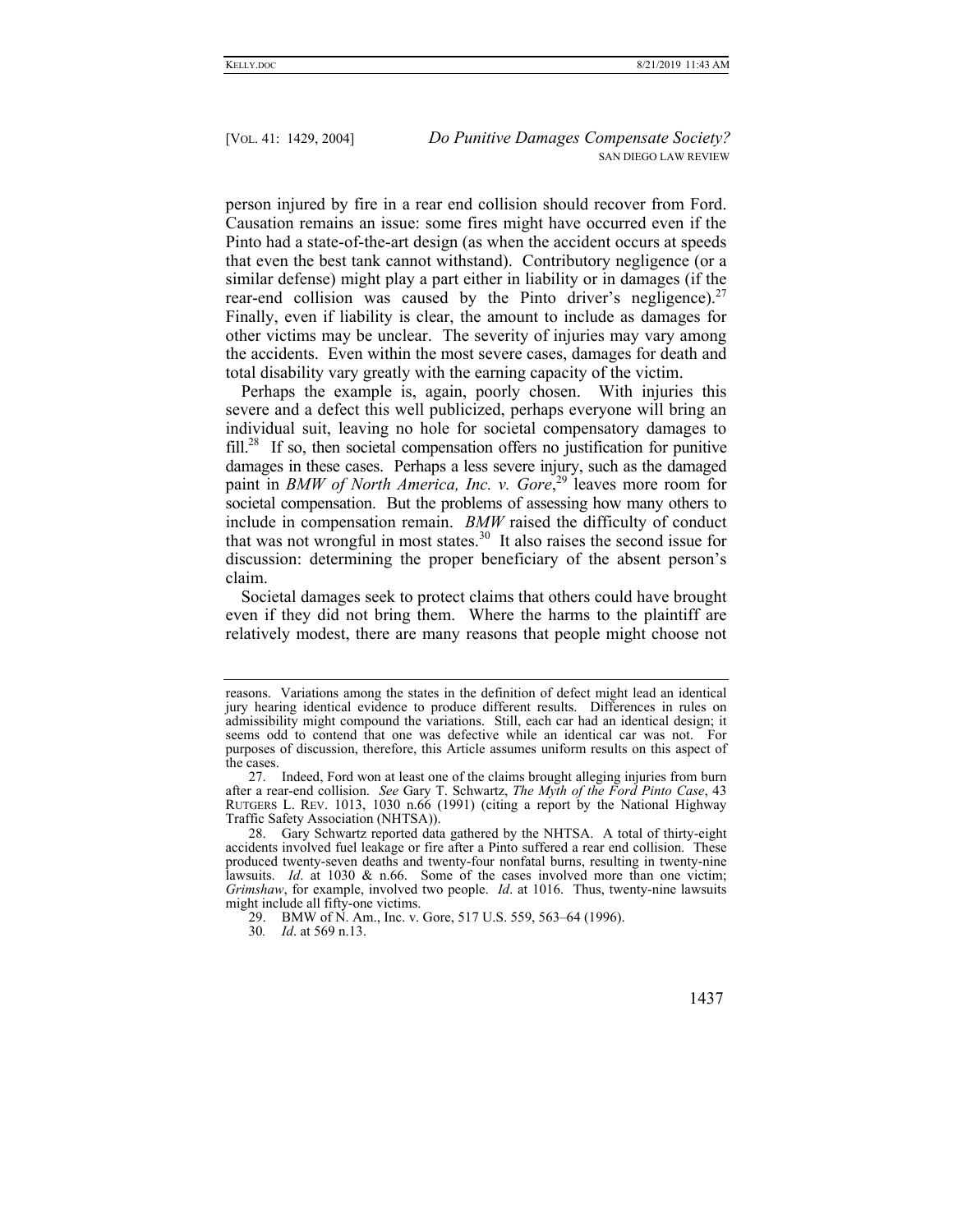to pursue their own claim. Some of these reasons suggest the victim's intent to allow the defendant to keep any unpaid portion of the claim. That is clearest with settlements, where the plaintiff waives any claim to a greater amount in return for immediate (and undisputed) entitlement to a lesser amount. Settlements may not comport with the economist's desire for full internalization. Yet it is difficult to assert that the remainder of the loss should be recovered in a different plaintiff's suit. Whatever amount plaintiff left on the table, defendant bargained for it and plaintiff accepted the bargain. It belongs to defendant, not some third party.

Another reason involves forgiveness. Some victims believe in forgiving those who sin against them. That forgiveness is a gift to the defendant. It is not a gift to a subsequent plaintiff, to the state, to a charitable organization, or to any other person who might receive the proceeds of societal compensatory damages. To redirect it undermines the plaintiff's act of forgiveness.

Arguably, even victims who want to sue but find the cost prohibitive intend a gift to the defendant.<sup>31</sup> These victims weigh the cost to themselves against the prospect of letting the defendant keep whatever they might recover in a suit. In deciding not to sue, these victims know to a substantial certainty that the defendant retains the potential damages. No matter how much society might wish that these plaintiffs had instead aggregated their claim with the claims of other plaintiffs, setting aside the decision not to proceed arguably alters the allocation of rights and benefits the victim created.

Perhaps none of these is insurmountable. With a less costly procedure (such as the damages-only class proposed by Professor Sharkey), some people might press their claims rather than let defendant off the hook. More globally, perhaps society should be allowed to use other people's potential claims to achieve its deterrence goals, even if that involves overriding those people's wishes, express or implied. Trumping individual wishes seems problematic. To my knowledge, no one has proposed that waivers, gifts, settlements, or other techniques whereby defendants are released from liability violate public policy.<sup>32</sup> One imagines a practical difficulty of persuading people to testify about their claims if they have

 <sup>32.</sup> Contract law once could have justified that position. The preexisting duty rule could be deployed to argue that a release given in exchange for a settlement lacked consideration if the defendant was liable to the plaintiff for more than the settlement amount. Modern weakening of the rule makes clear that a release can be valid even if defendant would have been held liable for a greater sum had the case proceeded to trial. *See* RESTATEMENT (SECOND) OF CONTRACTS § 74 (1981).



 <sup>31.</sup> Cost here is not limited to pecuniary costs. The cost in time and emotional stress of engaging in litigation may dissuade some persons from bringing suits.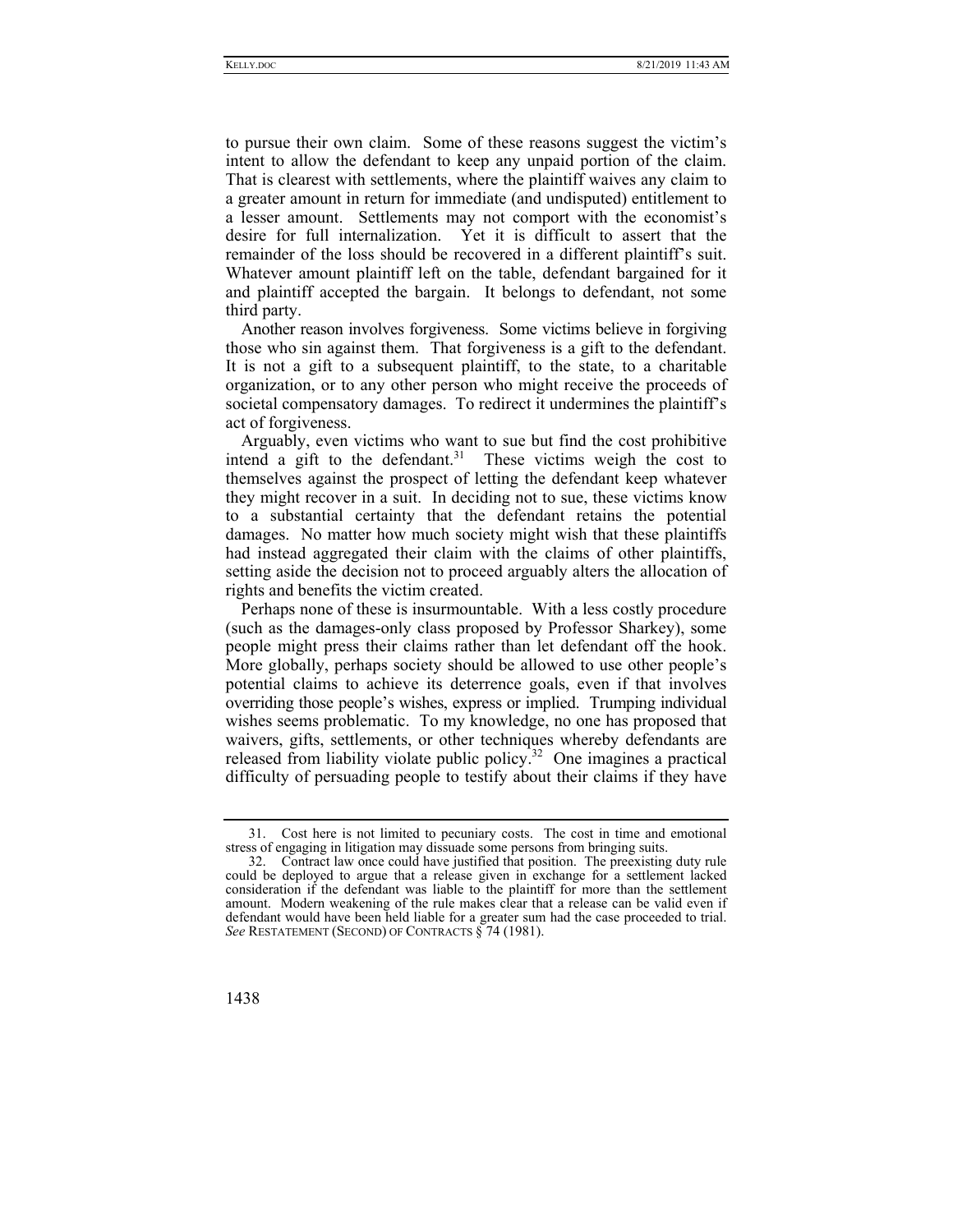decided not to undertake the cost (whether due to settlement contract, inertia, or forgiveness). The decision to assess the damages incurred by one victim and incorporate them into another victim's suit seems to require some consent (at least a failure to opt out) from the first victim. Societal damages, either as an assessment technique or as a rationale for punitive damages, make no effort to take these wishes into account.

A third due process problem is that societal damages risk endangering other victims' potential future claims. Societal damages change over time. Each time a new case is decided, the uncompensated portion of societal damages decreases.<sup>33</sup> Thus, the amount of uncompensated societal compensatory damages depends on the number of claims that have already been concluded. More importantly, however, the amount also depends on the number of claims that will be concluded. If individual claims will be concluded in the future, the assessment of societal compensatory damages should not include the amounts at issue in those future claims. Even more problematic, the amount of societal damages assessed in one case should vary with the amount of societal damages collected in other cases, both past and future.

Perhaps claims already brought can be identified and excluded from consideration when calculating societal damages. $34$  Future claims are much more difficult to anticipate and evaluate. Including the losses these future cases might claim in today's action forces one of two undesirable results: the future plaintiff may be denied recovery on the ground that defendant has already paid that loss; or the defendant will be compelled to pay the damages twice, once in the societal damage award in the earlier action and again to the future plaintiff. Paying twice produces overdeterrence. Denying the future claim works a hardship, if not an injustice, on the victim whose claim is denied.<sup>35</sup>

 <sup>33.</sup> If plaintiff wins, the damages are compensated, bringing defendant closer to full internalization of costs. If plaintiff loses on the merits, the damages are not attributable to defendant's wrong, thus forming no part of the loss to society that defendant should internalize. The assertion in the text may be slightly overstated, given the possibility that plaintiff might lose despite presenting a meritorious claim.

 <sup>34.</sup> There is room to suspect that some claims will escape notice. Perhaps defendants will reveal claims already made in an effort to limit the amount of societal damages for which it might be held liable. That flies in the face of common practice, seeking to prevent the jury from knowing about other similar claims. *Cf.* FED. R. EVID.  $403, 404(b)$ .

 <sup>35.</sup> This problem can arise in any class action. The limitations on recognizing class actions seek to minimize any injustice that might result. Professor Sharkey, in proposing damages-only classes, seeks to include these mechanisms in her proposal.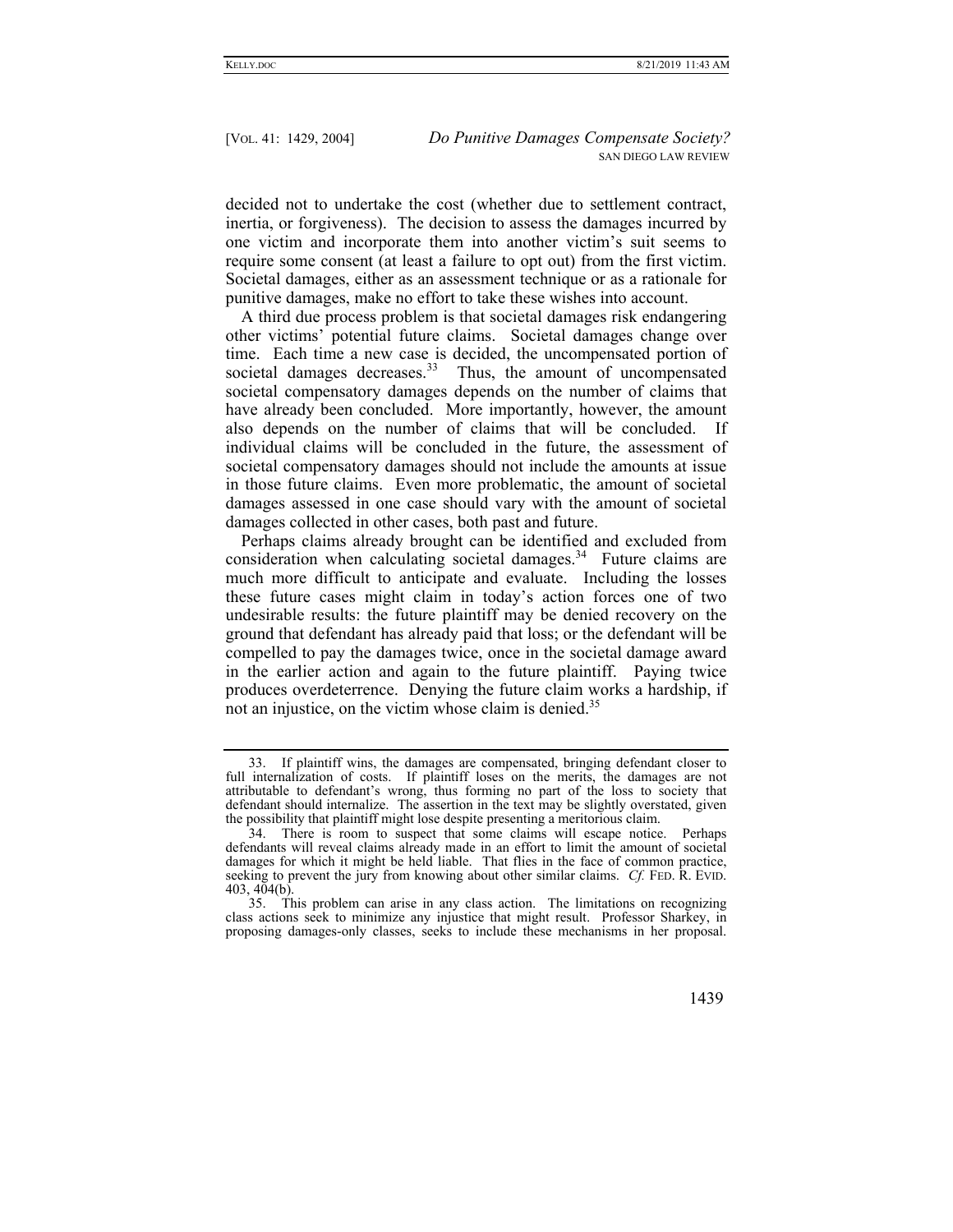One last point deserves note. The problem of underdeterrence due to unsuccessful claims is not limited to cases where punitive damages might be available. Even when no intentional or reckless misconduct can be proven, victims who do not bring claims or who do not prevail on them may prevent internalization of all of the costs of defendant's misconduct. The theory of societal damages, thus, proves too much. Rather than justifying punitive damages, it justifies group compensatory damages in a broad array of settings.36

That idea has emerged in some cases. Class representatives sometimes ask a court to assess the entire amount that the defendant owes for losses, then let the class distribute it appropriately among the members.<sup>37</sup> Courts have been reluctant to take that approach.<sup>38</sup> Sometimes a classwide *settlement* may produce a fund that exceeds the claims made by the identifiable members of the class, producing a residual amount that the court may administer. But a court assessing damages in a class action rarely assesses the total losses in the abstract. Rather, when damages are individual, a class judgment of liability engenders individual claims for specific amounts, which must be proven as with any other claim for damages in court.<sup>39</sup> Courts are reluctant to create remedies that might be distributed to persons who were not the victims of the original wrong.40 Indeed, even when the parties are before the

37*. See, e.g.*, Allapattah Servs., Inc. v. Exxon Corp., 333 F.3d 1248, 1256–57 (11th Cir. 2003) (holding that the trial court correctly refused to award class-wide judgment after finding liability), *cert. granted in part*, 2004 U.S. LEXIS 6696.

 38. The court in *Allapattah* noted several obstacles to calculating damages on a class-wide basis:

These obstacles include (1) accounting for those [plaintiffs] who either have opted out of the class or not submitted claims; (2) accounting for those [plaintiffs] whose claims were barred by the Ohio statute of limitations; (3) the difficulty of awarding prejudgment interest on a class-wide basis when the applicable amount of interest varies from state to state; and (4) determining whether the dealers' claims are subject to further reduction by set-off claims asserted by Exxon.

*Id*. at 1257.

39*. Id*.

The issue addressed here, however, is whether a compensatory rationale can explain punitive damages, not whether a new form of class action might evolve to take care of the same problem.

 <sup>36.</sup> One might argue that underdeterrence, while suboptimal in any case, is intolerable in cases involving intentional or reckless misconduct. The greater importance of deterring these greater wrongs justifies a more aggressive stance, despite the due process concerns. This position seems to move the justification back toward retribution, letting state of mind, not undercompensation, differentiate the cases where additional deterrence is needed. At the very least, the argument raises questions about the true role underdeterrence plays in the mix.

<sup>40</sup>*. See, e.g.*, Eisen v. Carlisle & Jacquelin, 479 F.2d 1005, 1018 (2d Cir. 1973) (rejecting a fluid recovery concept to bypass the manageability requirement for class actions), *vacated and remanded*, 417 U.S. 156 (1974).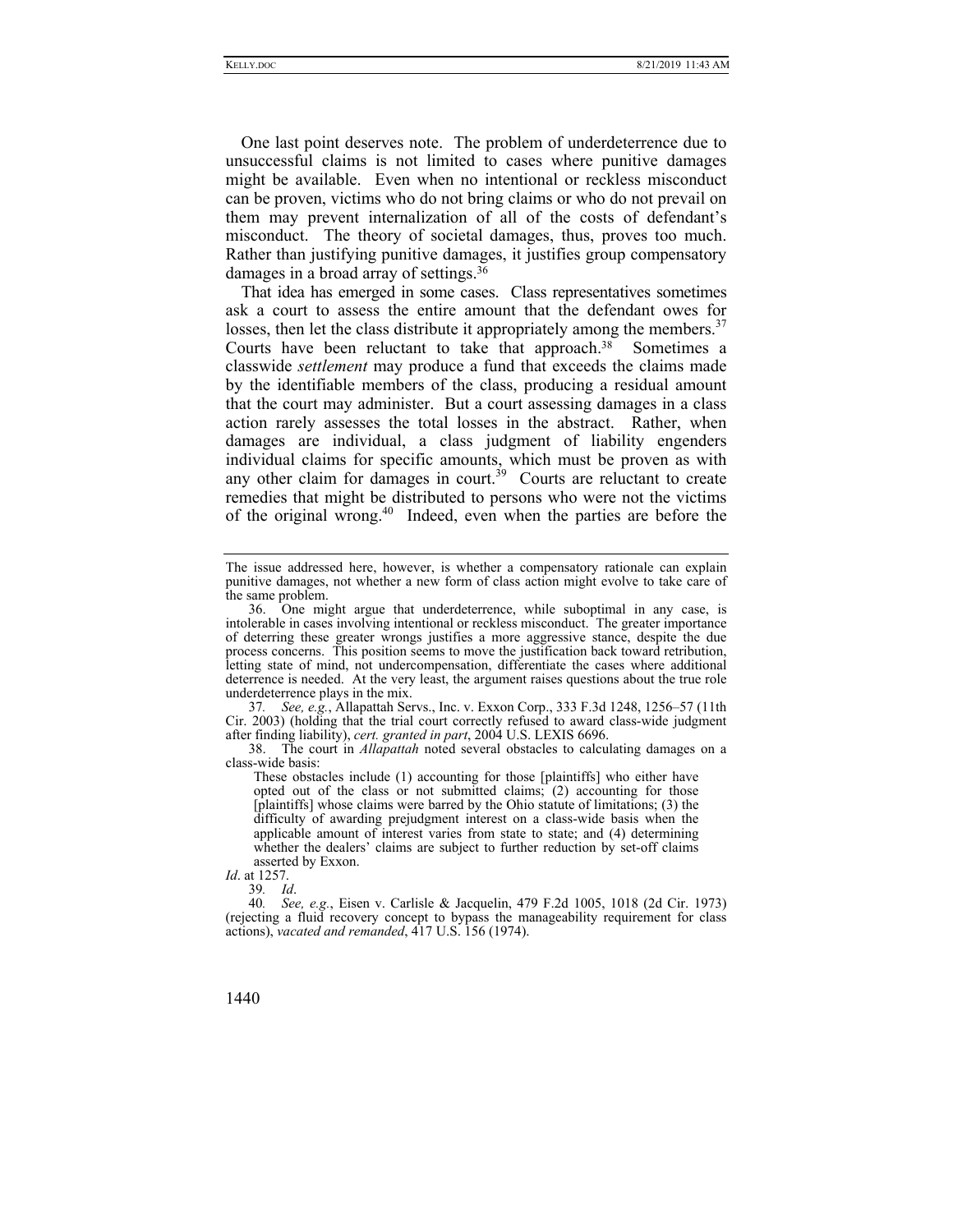court, efforts to assess damages on a general or group basis are subject to criticism.41 These doctrines stand in the way of any effort to reconceptualize punitive damages as a form of class compensation. When proposed directly, this form of class compensation has been rejected. Using punitive damages as a way to circumvent the procedural restrictions on this form of compensation should raise a red flag.

That red flag may be the central point of this Article. As the core theories of punitive damages face more criticism and more restrictions, theorists reach farther afield to find new justifications for the continued existence of this recovery. Each new justification seems to be an effort to circumvent or distort civil procedure. Punitive damages may dodge the American rule on attorneys' fees, the difficulty of certifying class actions, the technicalities of the statute of limitations, the transaction costs of litigation, and other components of the litigation process. Yet punitive damages do nothing to confront the problems created by (or solved by) these rules. Rather, punitive damages undermine efforts to correct these problems. They serve as a safety valve, releasing the steam that otherwise might propel changes to these rules—or that otherwise might dissipate in the face of the value of these rules. By diverting attention from the source of the problems, punitive damages don't solve anything (or don't solve enough).

These arguments, of course, do not have implications for other justifications of punitive damages. That is a work for other articles or, perhaps, for the Supreme Court. One senses a relationship between recent developments in the Supreme Court and the efforts to find new justifications for punitive damages. When confined to rationales like retribution, punitive damages may be more limited than they have been in the recent past.<sup>42</sup> That may concern persons who believe the threat of

*Id*. at 925.

<sup>41</sup>*. See, e.g.*, United States v. Hatahley, 257 F.2d 920, 922 (10th Cir. 1958) (awarding each plaintiff identical amounts for distress).

Apparently the court found a total amount which should be awarded to all plaintiffs for pain and suffering, and divided it equally among them. There was no more justification for such division than there would have been in using the total value of the seized animals and dividing it equally among the plaintiffs. Pain and suffering is a personal and individual matter, not a common injury, and must be so treated.

 <sup>42.</sup> Justice Ginsburg's prediction that the Supreme Court's pronouncements may be difficult to administer suggests that the limits may be wishful thinking more than actual change. If state courts search for ways to do exactly what they would have done anyway, the Supreme Court may not be able to review enough cases to enforce its